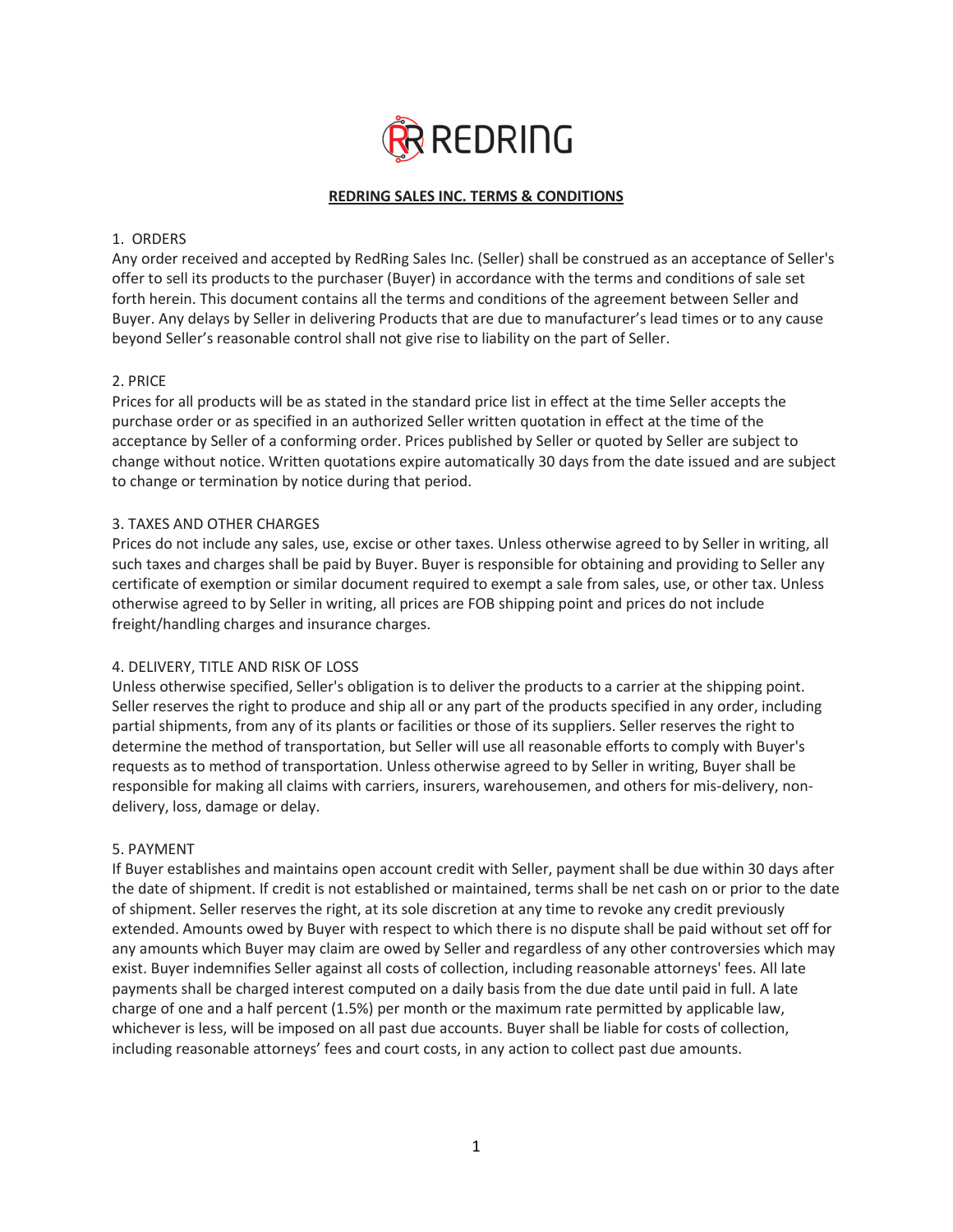### 6. CANCELLATIONS AND CHANGES

Accepted orders may not be cancelled, revised, or rescheduled without Seller's prior written consent and upon terms that will fully indemnify Seller against loss. Orders for standard product are subject to a 25% restocking fee if the order is cancelled less than 15 days prior to scheduled shipment. Orders confirmed as NCNR cannot be cancelled or returned.

### 7. NON-WARRANTY RETURNS

Except for products being returned under a warranty claim, in no event may products be returned to Seller unless (i) such products are in new, unused, merchantable condition and free from defects or damage, (ii) such products have been purchased from Seller within 90 days of their return, (iii) the Buyer has obtained a prior written return authorization from Seller, and (iv) such products are returned to Seller, transportation and insurance charges prepaid.

# 8. LIMITED WARRANTY & LIMITATION OF LIABILITY

(a) Seller will transfer to Buyer any transferable warranties or indemnities that the manufacturer of the Product or the third-party vendor/service provider provides to Seller. SELLER SHALL HAVE NO LIABILITY TOWARDS BUYER BEYOND THE EXPRESS TERMS OF SUCH MANUFACTURER PRODUCT WARRANTIES. SELLER ASSUMES NO LIABILITY FOR THE QUALITY OF THE WORK PERFORMED OR SERVICES RENDERED BY THIRD PARTY VENDORS/SERVICE PROVIDERS. IT IS BUYER'S OBLIGATION TO REQUEST COPIES OF ANY APPLICABLE MANUFACTURER WARRANTIES AND BUYER SHALL BE DEEMED TO HAVE ACCEPTED SUCH WARRANTIES UPON ACCEPTANCE OF THE PRODUCTS AND/OR SERVICES. (b) Seller's exclusive obligations with respect to a non-conforming Product or Service shall be, at Seller's option, to repair or replace the Product, if it is determined to be defective, or to re-perform the Service, or to refund to Buyer the purchase price paid for the Product or Service. Notwithstanding anything herein to the contrary, the liability of Seller under this Section 6(b) for all claims shall not exceed the sum of Buyer's payments for the Products or Services which are the subject of the dispute and the foregoing is Buyer's sole and exclusive remedy for all claims under this Section.

### 9. LIMITATION PERIOD

Subject to any of the limitations expressed in the applicable manufacturer's warranty, no action by Buyer may be brought at any time for any reason against Seller or the manufacturer.

### 10. FORCE MAJEURE

Seller shall not be liable for any loss or damage resulting from any delay in delivery or failure to deliver which is due to any cause beyond Seller's control, including, without limitation, acts of nature, unavailability of supplies or sources of energy, riots, wars, fires, floods, epidemics, lockouts, strikes and slowdowns, delays in delivery by suppliers, or acts or omissions of the Buyer. The Buyer shall be liable for storage charges, including but not limited to all third-party costs and expenses incurred by Seller, in holding or storing products for the Buyer or at the Buyer's request.

### 11. INSTALLATION

Unless otherwise specified, Seller assumes no obligation to install any products sold or to place any products in working order at Buyer's premises.